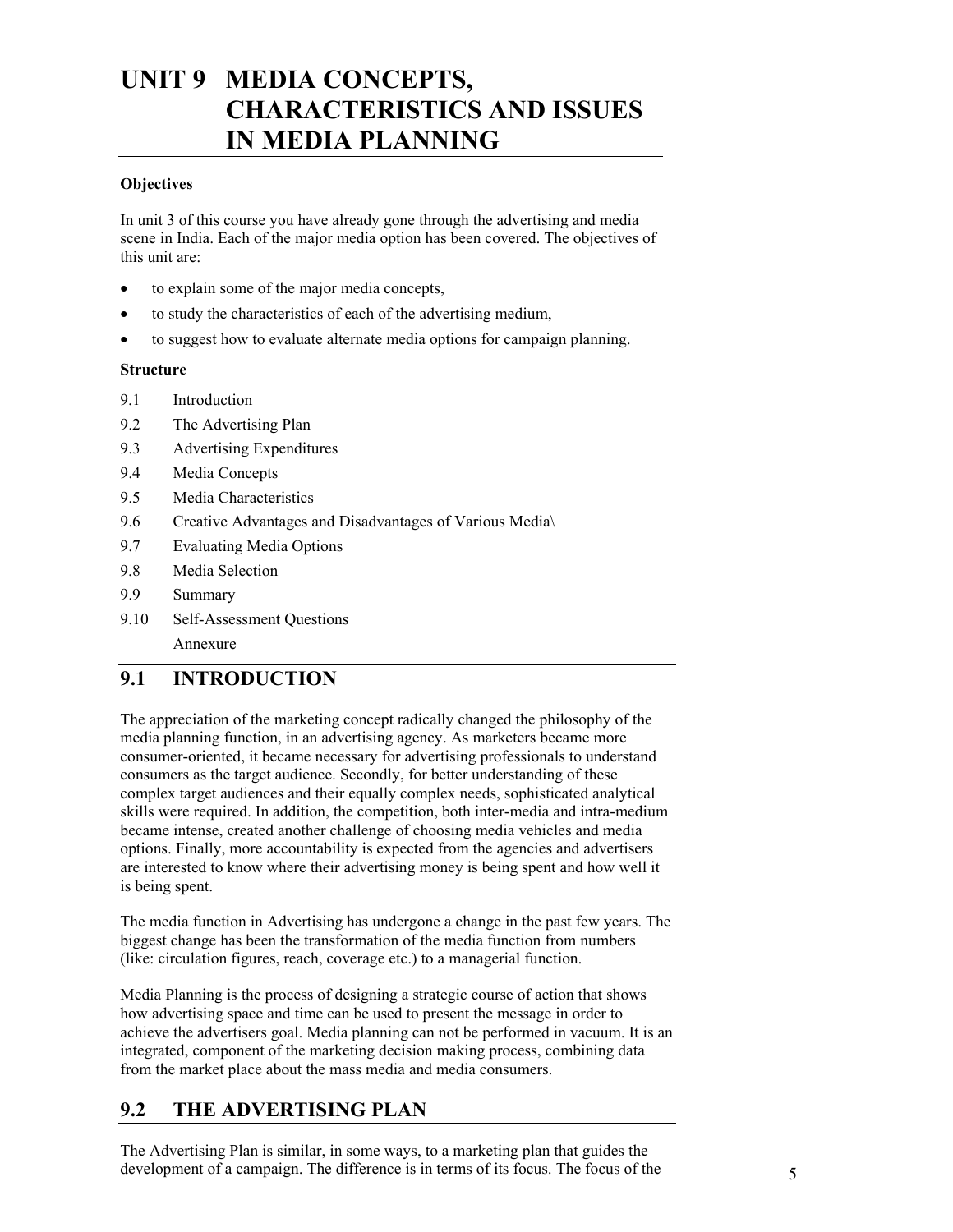Media Planning Concepts Marketing plans is on sales objectives, whereas in the advertising plans the focus is on communication objectives. Therefore, the task of an advertisement is to create the most effective and distinctive communication in the marketplace. These specific tasks of media can be expressed in terms of three brand objectives:

- Brand Growth (e.g. when a new brand is launched)
- Brand Share Maintenance (of an established brand)
- Protection from in roads (wherein one brand tries to stay off competition)

In light of these three brand objectives you will appreciate that the `Role of Advertising' are specific and they can be of the following types:

**Vehicle of Direct Impact :** The first role of advertising can be that it aims to create a response 'I must buy now' . The Eureka Forbes ad for Vacuum cleaners is an example, in witch `buy today' is emphasized.

**A Tool for Seeking Information:** Such advertisements aim to evoke `I must find out' response from the consumer, as you may have noticed in the HCL's ad for Personal computers.

**A link Between Communication and Consumer Needs:** There are advertisements, which relate the consumer's needs and wants to the communications of the advertisement, thereby influencing the behaviour of the target audiences.

**A Tool that Aims to Modify Attitudes:** These are the advertisements which aims to change the consumers' perceptions of a products attributes.

For instance, the Milkmade's ad suggests a variety of uses of it and trying to influence the general perception about the uses of the condensed milk.

**A vehicle to Reinforce the Attitudes:** There are advertisements which aims to reinforce specific attitudes of the consumer in relation to the products. The Hamara Bajaj ad campaign does it effectively.

## **9.3 ADVERTISING EXPENDITURE**

Expenditure on advertising is a major factor that affects campaign planning. The ad budget comes from the advertisers, who allocate a proportion of the marketing budgets to the promotion mix. Within the promotion mix a certain percentage is allocated to advertising. These decisions on the budget allocation are based on the degree of emphasis given to promotion within the marketing mix.

The question is: how much to spend? Budgeting for the advertiser is essentially a forecasting exercise, as the advertiser is estimating the level of sales, which will be generated by various types of promotional methods.

Campaign planning also requires a basic familiarity with the audiences as well. Although advertisers cannot know everything about the profile of target audiences, it is being suggested that the more they know , the more effective their communication will be. Similarly, you cannot overlook competition . In some product categories the market is virtually static and the growth in the market share of one is at the expense of the other . In situations where competition is intense , it is important to develop a strategy to target the competition is intense , it is important to develop a strategy to target the competition.

An understanding of flow the target audience uses media in the wake of competition therefore becomes very important. Let us now develop a systematic understanding about advertising media.

#### **Activity 1**

Just estimate the total expenditure and the media expenditure on the following advertising campaigns.

| Coca – cola |  |
|-------------|--|
| Surf Excel  |  |
| AIWA        |  |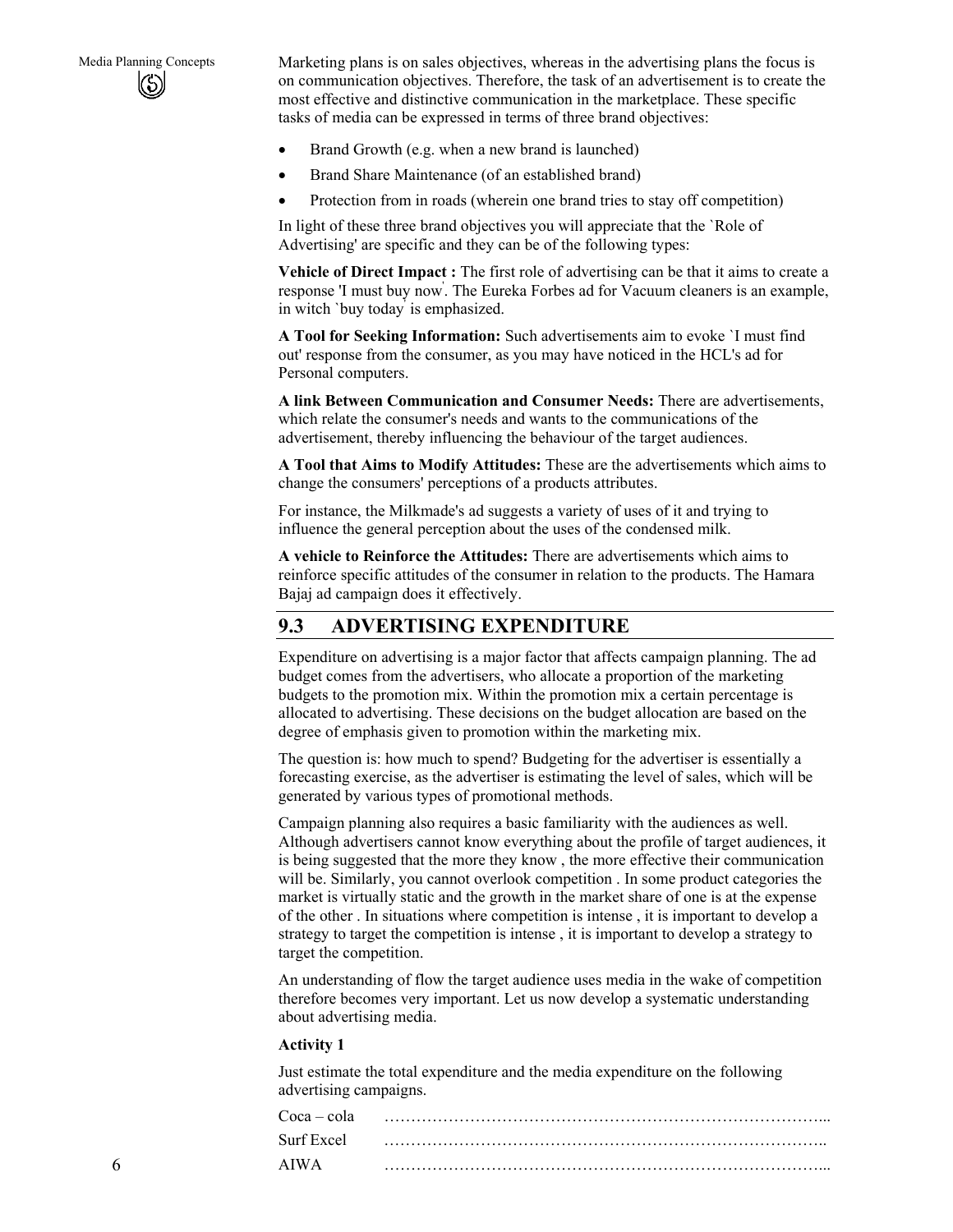# **9.4 MEDIA CONCEPTS** and Issues in Media Planning

Let us first develop familiarity with the some of the major terms we generally use to describe the characteristics of various advertising media, which are as follows:

**Broadsheet** - Description of the form of a print vehicle of any periodicity.

**Glossies -** Print vehicles which have gloss-over content and printed with lamination and/or on Art Paper.

**Gatefold -** A folded advertising page which when unfolded is bigger in dimension than the regular page.

**Gutter Space -** The inside margin of facing pages, the point at which a saddle stitched publication is bound.

**Bleed -** In printed media, to extend the illustration or copy close to the edge of a page and lessen the white border.

**Issue life -**The time during which a publication, accrue its total readership.

**Fixed Position -** In print a position guaranteed to the advertisers in specified issues.

**Split Run -** A scheduling technique whereby two different pieces, of copy are run in the circulation of a publication with no one reader receiving both advertisements.

**Tabloid -** A newspaper smaller than the size of a standard broad-sheet newspaper.

**Zapping -** The use of the TV remote control panel to flick through the channels during commercial breaks.

**Zipping -** The use of the video remote control panel to fast forward advertisements.

**Rigid/Flexible -** It refers to the available Editorial and Commercial help, who understand and with their support innovative use of medium is possible.

**Circulation -** In print media, the number of copies sold or distributed by a publication.

**Average Issue Readership** - The number of people who claim to have read or looked at a publication in the last issue period i.e. yesterday in the case of newspapers and last week in the case of weekly magazines.

**Coverage -** Used in reference to a specific print title, it means the per cent of a target audience exposed to an average issue of the magazine or newspaper.

**Controlled Circulation -** The circulation of a publication that is sent free and addressed to specific individuals who meet certain criteria.

**Primary Readers -** Those who purchase a newspaper or magazine.

**Print Run -** The number of copies printed (but not necessarily fully sold or distributed) by a publication.

**Pass on Readership -** Also referred as secondary readership. Readers of a publication other than the purchaser, or the first reader e.g. readership which takes place in a doctor's waiting room.

**Penetration -** The proportion of a population which is reached by a medium e.g. radio penetration, cinema penetration etc. in some reasonable period of time.

**Cost Per Thousand (CPT) -** The cost of delivering 1000 persons in the target audience by the vehicles in a media schedule. Used to compare relative efficiencies of the schedules.

## **9.5 MEDIA CHARACTERISTICS**

Typically, it is being said that there are two types of media for communication, mass media and Inter-personal media. They both are different and cannot be used as one substituting the other.

On one hand the Inter-personal media is people based and not only it is less impersonal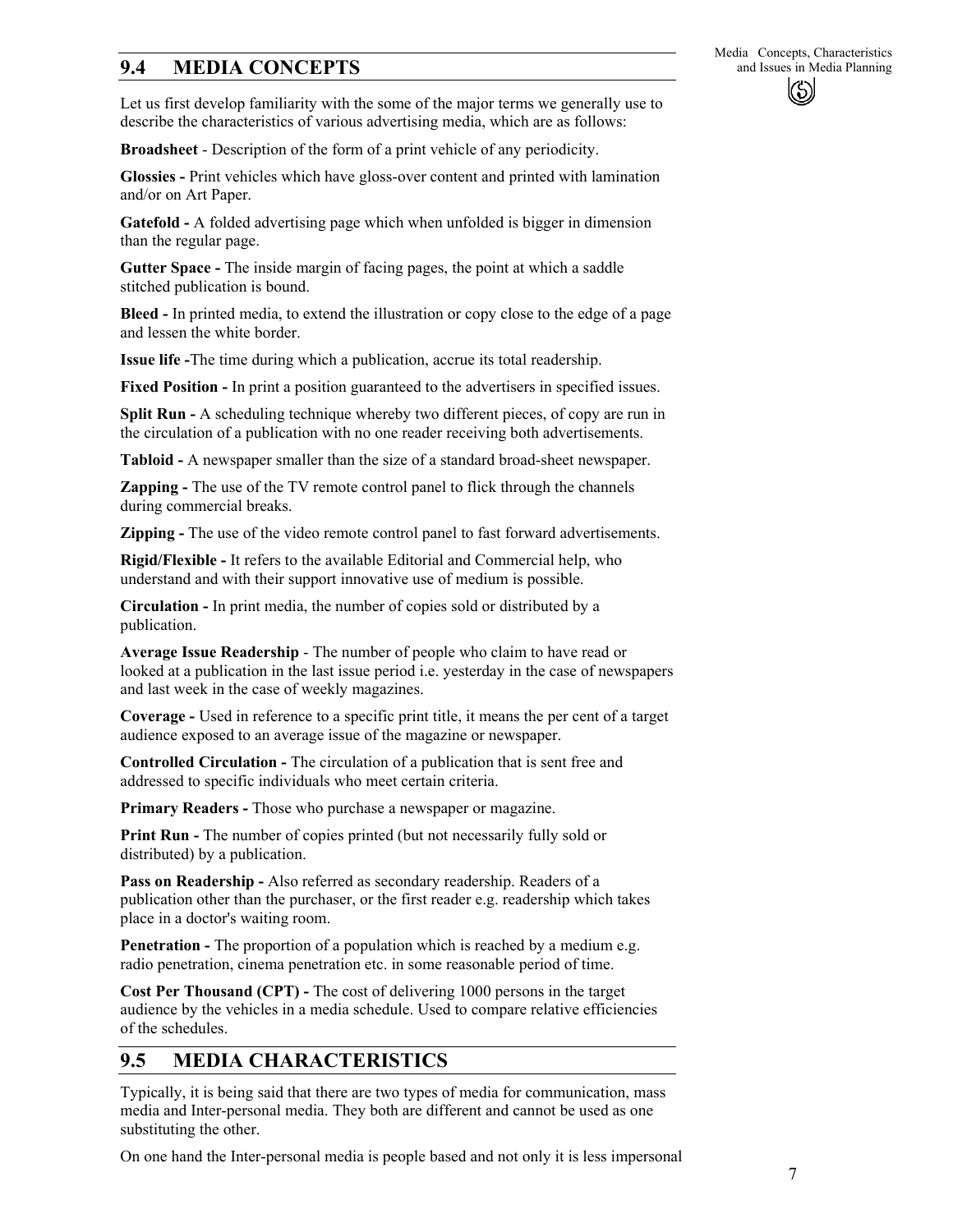Media Planning Concepts but it is two way also. Although it might be an expensive medium it is highly useful for focussed reach.

> On the other hand various forms of mass media, (Radio, Television or Press) are characterized by wide reach, and consequently they are cost efficient. However there is a one-way communication, which is impersonal, and all these media are technology based. Let us now examine the characteristics of each of the mass medium.

#### **9.5.1 Television**

The specific characteristics of Television are:

- It combination of sight, sound  $&$  motion and therefore it is impact-ful.
- It is a highly intrusive medium.
- Rapid growth of this medium provides immediate broad reach across all targets.
- It has high absolute costs but cost per thousand is moderate.

However, it provides less efficient delivery against narrowly defined targets

#### **9.5.2 Radio**

The specific characteristics of Radio are:

- Radio can reach out to remote audiences.
- Amongst all mass media it is most cost efficient.
- Radio has local market identification.
- Radio can reach mobile population, which is not approach-able by other mass media.
- Radio works as the Theatre of the mind as when you listen, it creates visual impressions of the same communication.
- Therefore, Radio is typically considered to be an excellent support medium and a reminder medium.

#### **Activity 2**

Compare and contrast the media characteristics of Radio v/s Television.

......................................................................................................................................... ......................................................................................................................................... ......................................................................................................................................... ......................................................................................................................................... .........................................................................................................................................

#### **9 5.3 Newspapers**

The specific characteristics of Radio are:

- Newspapers have immediacy and therefore they have an announcement value.
- The other characteristic of newspaper is that it has a better scope for providing detailed information.
- There is a geographic flexibility in newspapers as a publication may have more than one edition,
- Newspapers also have special interest targeting opportunity through sections and/or supplements.
- Newspapers are also Vehicles for Coupon delivery.
- However, newspapers have two major short-comings, First, the lower literacy levels are barriers in growth and secondly, Newspapers have a very short life span.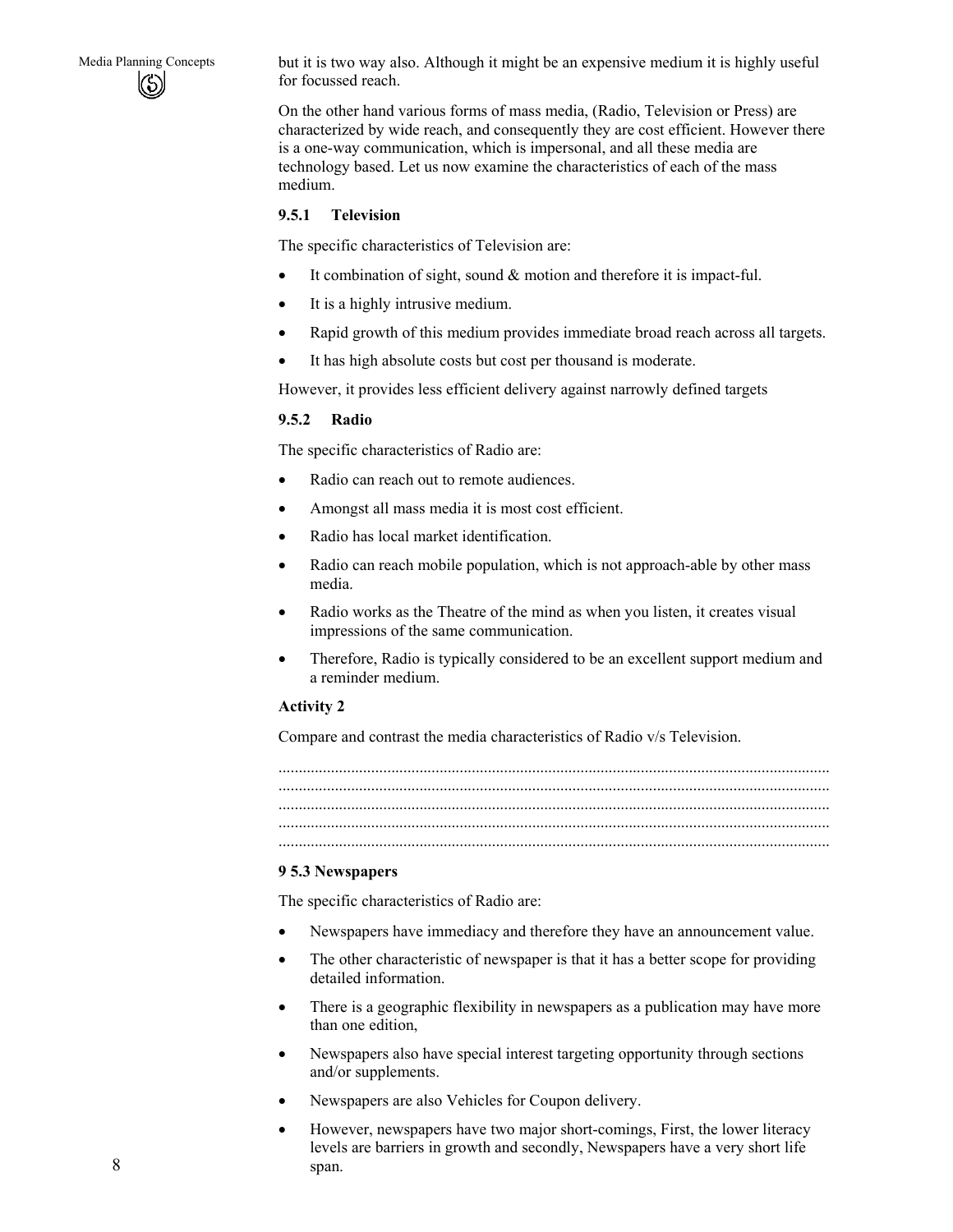There has been a growth in magazines. On one hand newer titles have emerged, which are catering to specialized needs of the people and secondly, their overall circulation has also increased. From advertising point of view, the characteristics of Magazines are:

- Magazines have specific audience selectivity, as they are specialized. As you are aware there are magazines for women, children, corporate processionals etc.
- They have compatible editorial environment, i.e., contents v/s advertisements. s Magazines have longer life span, corresponding with their periodicity.
- Magazines provide them opportunity for message scrutiny, and geographic and demographic flexibility.

#### **Activity 3**

Compare and contrast the media characteristics of Newspapers with Magazines.

......................................................................................................................................... ......................................................................................................................................... ......................................................................................................................................... ......................................................................................................................................... .........................................................................................................................................

#### **9.5.5 Outdoor Media**

You must have seen that "Polo" campaign was successfully done using hoarding as the primary medium. If used strategically, out-door can contribute significantly to the advertising campaign. Out-door has specific characteristics like:

- It provides 24 hours exposure.
- It has a strong local market presence.
- Outdoor is cost efficient.
- It can be a good reminder media, along side TV/Press campaign.

#### **9.5.6 Interpersonal Media**

In addition to the conventional mass media, Interpersonal media can also be used for marketing communication. Those Interpersonal media are, Public Meetings  $\&$ Lectures, Group Discussions, Home Visits and Demonstrations. More specifically, for social campaigns, industrial products or at the launch stage of consumer product, these media are quite useful. Let us examine them in some details.

**Public Meetings/ Lectures:** The public meetings and lectures, in fact, reach many people. Such methods invariably stimulate follow-up discussions. However, the speakers must encourage participation to achieve effectiveness. They also need visual aids to be more effective.

**Group Discussions:** Group discussion help in building group consciousness and enables active participation through exchange of opinion. However, to be successful they need trained moderator. Those who tried out innovations, like use of drama or role playing, achieved enhanced effectiveness. They help in through a real like experience.

**Demonstrations:** In a number of marketing communications situations have demonstrations have been found to be highly successful. Demonstrations enables active learning by doing, establishing confidence and conviction.

**Aids to Inter-Personal Communication Media:** It has been deserved the results of Interpersonal communication can be enhanced by the use of various communication and like, Video, Films, Slides, Flip Charts/Flash Cards, Maps, Charts, Diagrams, Models, Displays and Exhibitions. However, if you don't plan them well then they can also prove to be counter production.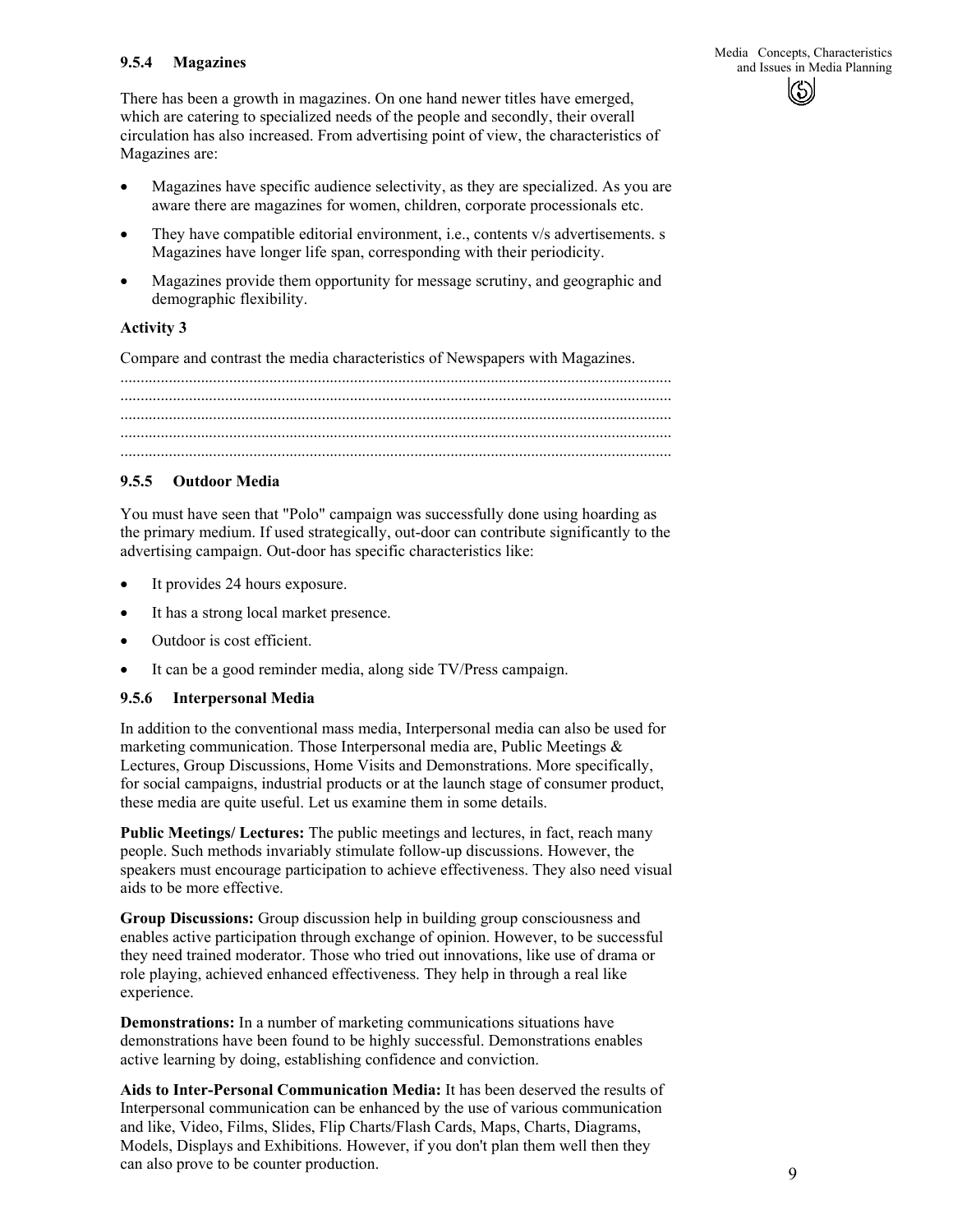#### Media Planning Concepts **9.5.7 Grass Root Level Media**

Finally, as a wiser media professional, you should also evaluate all other possible media vehicles to reach out to target audience. For example, Folk Theatre, Puppet Shows, Tractor Trolley, Cycle Bar Cover, Fertilizer Bags, Playing Cards, Stall-Covers at Haats, Cycle Mud-guards made of Rubber, etc., have been used in the past for advertising.

#### **9.5.8 Aerial Media**

The concept of aerial advertising is popular in US. It came to India in 1985 when the Sky-ads, a Bombay based firm. The aerial banner services involve 200ft x 5 ft fibre glass mesh banner held by aluminum alloys rods. The length of the banner message can be upto a maximum of 40 English alphabets, including the emblem. The characters are scarlet as one can read it in the blue sky. The banner is towed by a single engine and single seat aircraft. The flight is two hours duration, flying at 700 ft. to 1000 ft. above the ground, depending upon the population zone.. It offers advantage like:

- Targeting and reaching the audience is most effective, not possible to achieve in print or broadcast media.
- Reaching a captive audience, like in cricket, public rallies in more effective through aerial advertising.
- Since there are so many festive occasions and Melas, this will be very effective.

#### **9.5.9 Airport Advertising Media**

Advertising at Airport is mainly done through glow-signs and show window. While the former offers us the benefits of colour, light and motion, the latter are used for demonstrating the products at prominent places at the airport. The Indian Airlines carry more than 30000 passengers on its network with an annual growth of 30%. On an average, a passenger has to wait at the airport for more than a hour- a captive audience for the marketers.

#### **9.5.10 Railways Media**

Railways occupy its place in the mind of media planners as the most important vehicle in `transit-advertising.' The number of travelers per day ,in Indian trains and the hours (even days) that are spent in them enhances its importance. The media mix of Railway advertising is as follows:

- **Station Hoarding**
- Railway Bridges Hoarding
- Poster
- Inside Carriages Advertising
- Reverse of Passengers Tickets
- Sign below clocks
- Closed circuit televisions

#### **9.5.11 Off-the-wall Media**

The off-the-wall media options score over others in terms of noticeability and creativity. Relatively speaking,. only recently, the Indian promotion experts have begun to work on off-the -wall media. However, it is restricted, to A and B class towns, besides the Metors.

The emerging "off-the-wall media" in terms of shape of things to come are as follows:

*Advertising via telephone:* You can purchase 30-second messages in which the advertiser supplies the company with relevant sales points. They can be taped, introduced by a live-pitch person, or both. "Where to Buy telephone services identify retailers of specific products from consumers' inquiries.

*Aerial banners lights***:** Banners are usually more that 30 feet long and pulled by low-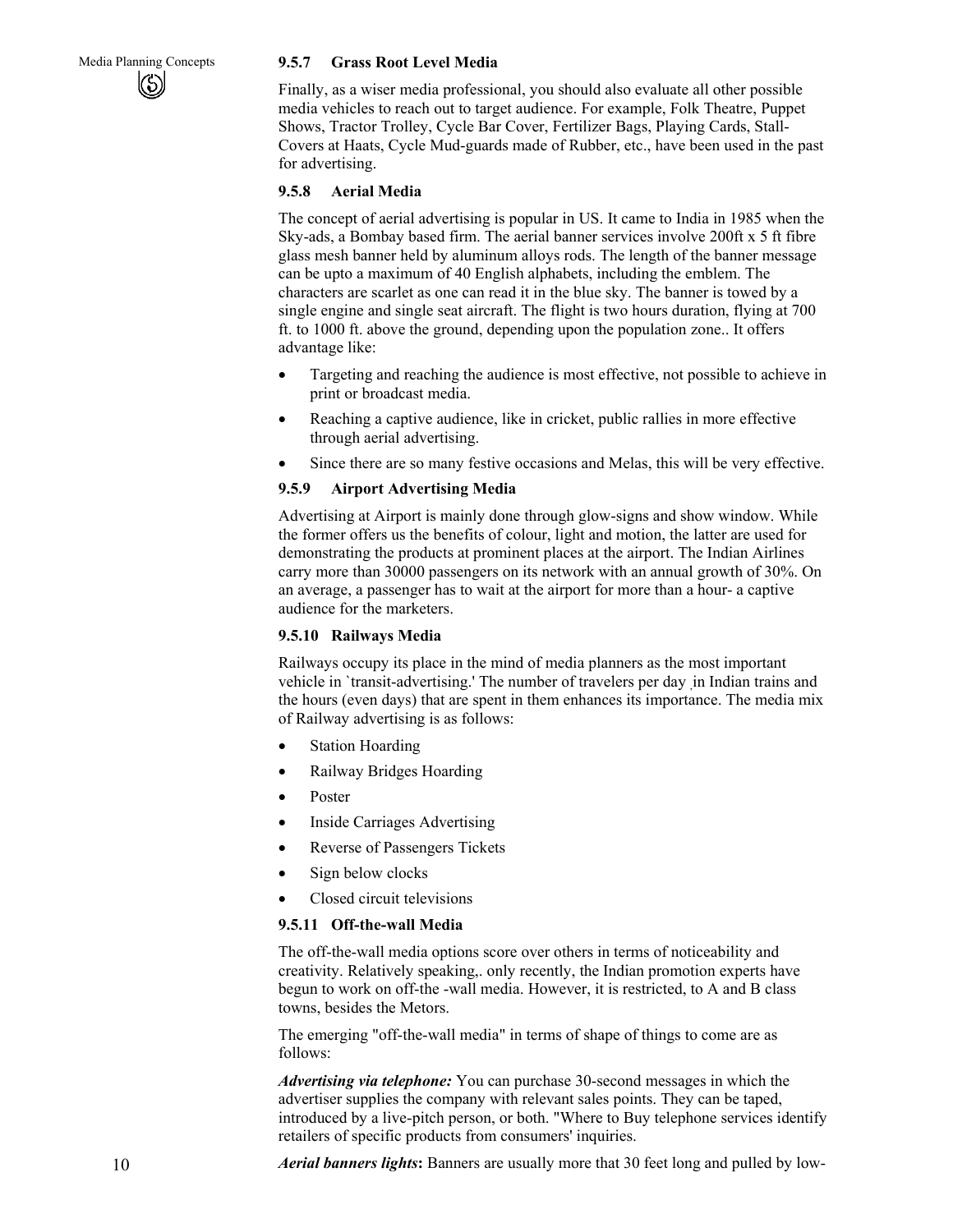flying planes. After dark, travelling aerial lights can display messages of up to 90 and Issues in Media Planning characters.

*Balloons:* The advertiser's message is imprinted on the balloons. Airborne heights vary from 200 to 800 feet.

*Copter-media:* This method uses thousands of light bulbs mounted on a 40-by-8 foot billboard frame on a slow-flying helicopter. The effect is that of a brilliant flying electric sign floating about 500 feet above the ground.

*Handbills:* Handbills are simple sheet of paper with brief advertising messages which may be slipped under windshield wipers of hung on door knobs. Distributed by agents, they are one of the least expensive methods of advertising a local service or retail business.

*Litter receptacles:* Some major cities offer space on concrete litter receptacles at major commercial intersections.

*Paper-book advertising:* Bound -in inserts are available. Approximately 35 lath pocket books are sold annually. The audience can be pinpointed by book title.

*Shopping bags:* Bags are offered to grocery chains on a regionally exclusive basis. A shopper's checklist is printed on both sides, and advertisers can have their names printed on the list next to or in place of the category.

*Taxicab advertising:* The back panel of front seats, the outer side of rear, and displays built on the roof provide day and night exposure. Rear-screen slide projectors facing riders are also available in some major markets.

*Theater-screen advertising:* Commercial ranging from 30 seconds to 21/2 minutes are screened at performances in most indoor and drive in theaters. The average national movie audience consists of approximately 500 million people per week, with women and younger people dominant.

### **Activity 4**

Give examples of those products or companies which have been successful in using home demonstrations for marketing communication.

#### **Activity 5**

What additional creative advantages and disadvantages you can add to the above list.

......................................................................................................................................... ......................................................................................................................................... ......................................................................................................................................... ......................................................................................................................................... ......................................................................................................................................... ......................................................................................................................................... ......................................................................................................................................... ......................................................................................................................................... ......................................................................................................................................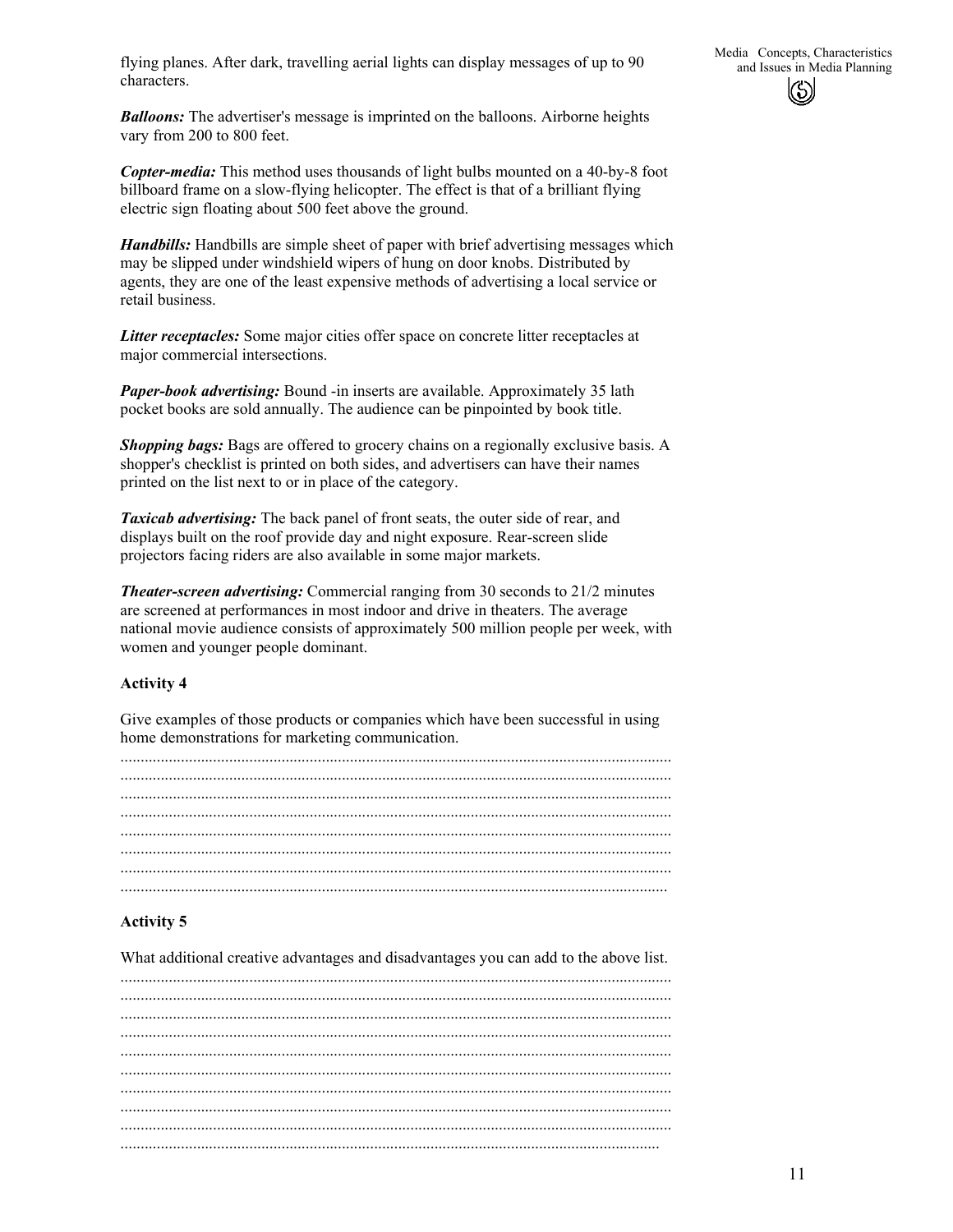# Media Planning Concepts **9.6 CREATIVE ADVANTAGES AND DISADVANTAGES OF VARIOUS MEDIA**

Each media vehicle should also be considered from the creative opportunity it can provide. The relative creative advantages and disadvantages are summarized below:

|               | <b>Creative Disadvantage</b>                                                                                                                                                                                                                                  | <b>Creative Advantage</b>                                                                                                                                                                                                                                       |
|---------------|---------------------------------------------------------------------------------------------------------------------------------------------------------------------------------------------------------------------------------------------------------------|-----------------------------------------------------------------------------------------------------------------------------------------------------------------------------------------------------------------------------------------------------------------|
| Newspapers    | . Loss of identity, especially in<br>reproduction of halftone<br>illustration.<br>· Too many ad-format variations<br>among newspapers.<br>. Variance in Column widths.<br>• Difficulty in controlling ad<br>positions on page.                                | · Almost any ad size available.<br>. Impact of black against white (still<br>one of the most powerful colour<br>combination).<br>Sense of immediacy.<br>* Quick response and easy<br>accountability,<br>a Local emphasis<br>· Changes possible at short notice. |
| Magazines     | <b>a</b> Size not as large as those of<br>newspapers or posters.<br>• Long closing dates, limiting<br>flexibility.<br>• Lack of immediacy.<br><b>E</b> Tendency to cluster ads.<br><b>•</b> Possible difficulties in securing<br>favourable spot in an issue. | · High-quality reproduction.<br><b>a</b> Prestige factor,<br><b>Accurate demographic information</b><br>available.<br>· Graphic opportunities (use of white<br>space, screen, reverse type).<br>Availability of<br>· Availability of Colour.                    |
| Television    | • No time to convey a lot of<br>information.<br>Air clutter (almost 25 percent<br>of broadcasting is non-<br>programming material).<br>· Intrusiveness (TV tops list of<br>consumer's complaints in this<br>respect).<br>· Censorship station censorship.     | · Combination of sight and sound.<br>$\bullet$ Movement<br>• A single message at a time.<br>• Viewer's empathy.<br>· Believability. "What you see is what<br>you get."                                                                                          |
| Radio         | • Lack of visual excitement.<br>• Mvering attention span (many<br>listeners tune out commercials).<br><b>·</b> Inadequate data on listening<br>habits (when is the "listener"<br>really listening?).<br>· Fleeting nature of message.                         | • Opportunity to explore sound.<br><b>• Favourable to humor.</b><br>o Intimacy<br>· Loyal following (the average person<br>listens regularly to on about two<br>stations).<br>. Ability to change message quickly.                                              |
| Direct mail   | · Damper of state and postal<br>regulations on creative<br>experimentation.<br><b>e</b> Censorship often unpredictable.<br>· Formula thinking encouraged by<br>"proven" direct-mail tract records,                                                            | • Graphic and production flexibility,<br>such as use of three-dimensional effect<br>(folding, die-cuts, pop-ups).<br>• Measurable.<br>• As scientific as any other form of<br>advertising.<br><b>·</b> Highly personal                                          |
| Posters       | $\bullet$ Essentially a one-line medium<br>with only a limited opportunity<br>to expand on the advertising<br>message.<br>· Inadequate audience research,<br>especially in transit advertising.                                                               | • Graphic opportunities. Colour.<br><b>U</b> Large size.<br>· High-fidelity reproduction.<br>· Simple, direct approach.<br>· Possibility of a total visual message.                                                                                             |
| Point of sale | • Difficulty in pinpointing<br>audience.<br>• Failure of retailers to make<br>proper use of material<br>submitted to them,                                                                                                                                    | • Opportunities for three-dimensional<br>effects:<br>· Movement, sound, and innovative<br>production techniques.                                                                                                                                                |

Source: Advertising Media in P 478.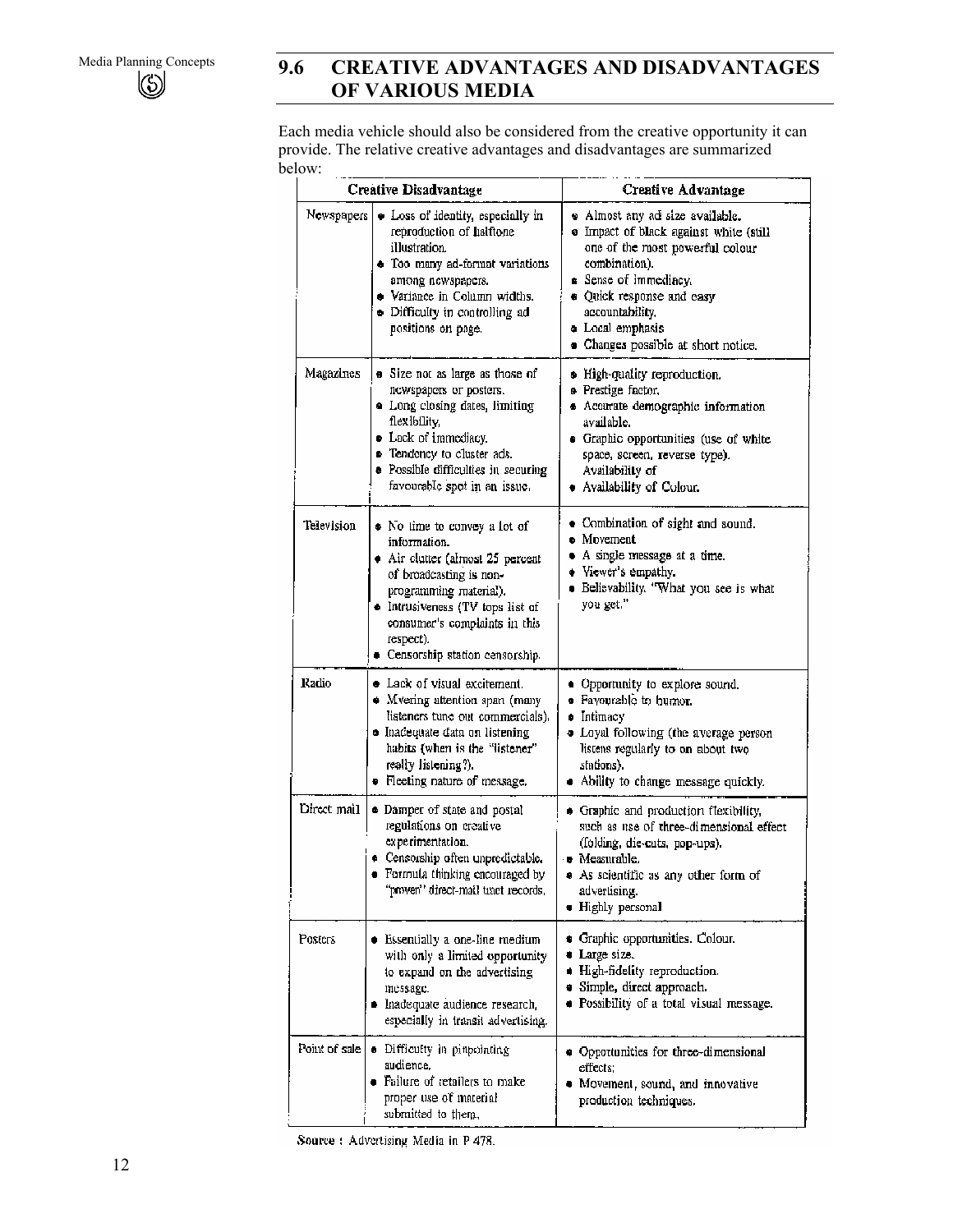# **9.7 EVALUATING MEDIA OPTIONS** and Issues in Media Planning

When you are evaluating any media option, you should consider each medium in its three dimensions; Medium as Medium; Medium as Vehicle and Medium as Message.

Medium as Medium relates to the physical form and attributes of the medium. These attributes are in-fact, the inherent attributes of the medium. However, like an "Artists' medium" there is scope for its creative and innovative use.

Medium as Vehicle means that to whom you can reach out to and to how many people you can reach out? Also, where and at what cost?

Medium as Message relates to issues like, the environment the medium offers and personality' of the medium. In other words we are referring to the Photo-frame for the message.

# **9.8 MEDIA SELECTION**

The following factors must be considered for media selection.

### **9.8.1 Media Environment**

What constitutes the media Environment? Let us take the example of two television channels, namely, MTV and Discovery. If you are selecting a television channel say for a product like: Ready-to-wear-Jeans targeted at youth, which channel you will select? In-fact Media environment is a complex combination of the following:

- a) **Nature of medium -** Nature of medium in terms of its being informative, (Quiz based or science programmes) or entertaining (Film based programmes).
- b) **Context of use**  i.e. where is the media used. For instance, Femina is usually read in parlors while people (many) watch video at their friends place.
- c) **Way of using it -** refers to how the media is used for e.g. Radio is essentially used as a background medium at home, with several other activities being discharged alongside.

#### **9.8.2 Physical Characteristics of the media**

- a) **Duration:** It refers to the shelf life of the medium, which varies. A newspaper has a short span as compared to a magazines.
- b) **Scope for extended arguments :** It essentially depends on the nature and contents of the advertisement. Print media have greater scope than electronic.
- c) **Colour** It implies the availability and applicability of colour and colour reproduction. Magazines and television provides greater opportunity in this regard.
- d) **Movement :** It essentially means dynamism. TV is a dynamic medium while Press though been a static medium. It can at times give the dynamic feel.
- e) **Reproduction quality :** Some publications, for example, have a high quality printing. In certain cases, the where in the market place you have to depend on the illustrations and representations of the product, rather than the actual product, in such situations the realism inherent in the use of colour and quality of reproduction becomes important.
- f) **Scope for Gaining Attention:** TV displays a greater scope for attracting attention because it is a medium which combines sight, sound and movement demonstrative audio visual, colour abilities that provide an impactful. The print media too can resort to innovative ways to captivate the audience.

### **9.8.3 Media Effectiveness and its Importance**

Once an ad has been produced, the advertiser must decide whether to issue it for frequent or not so frequent exposures in national or in limited geographical areas. These are extremely important decisions because they have financial implications. Each advertisement cost money.

Media Effectiveness is generally determined on the basis of exposure. The simplest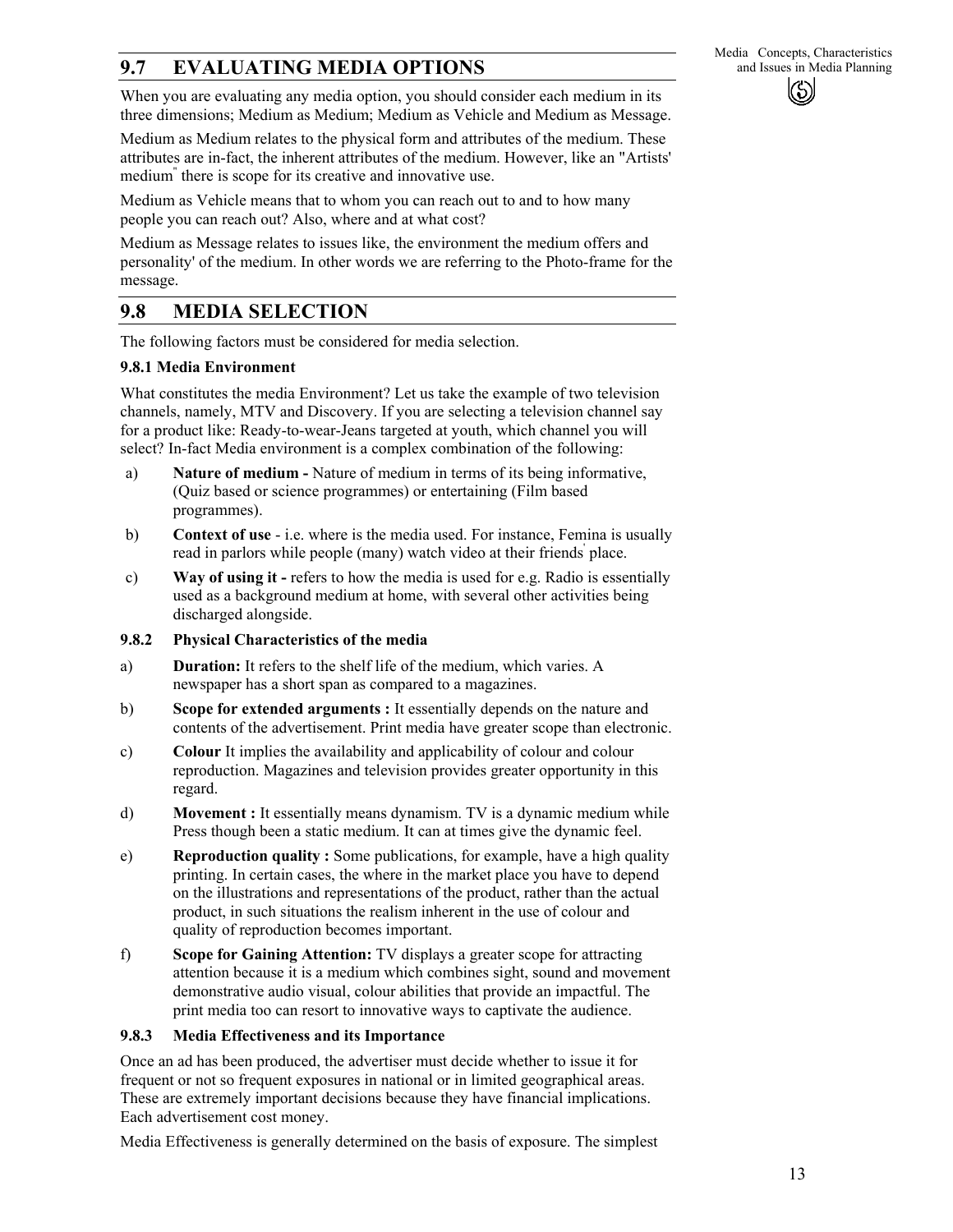Media Planning Concepts definition of exposure is: " the open eyes, facing vehicle ". Obviously, this does not mean the person has to be paying much attention to the vehicle (Media Vehicle). In other words, being exposed to the vehicle is no indication of being exposed to the advertising in that vehicle. It is easy to get caught in the precision of numbers, and these numbers are estimates only of the possibility of exposure to the ad message.

#### **9.8.4 Media Choices**

Besides Reach, Frequency and coverage, Media choices are made on the basis of other variables as well

- a) **Selectivity:** It is of two kinds. First is the Geographic Selectivity, which refer to the ability of a medium or a vehicle to reach a specific geographic area such as a city or region (for example a local newspaper can only take your message to the area where it gets sold. The second is the Class Selectivity, which refers to the ability of a medium/vehicle to reach specific people who have certain common traits. Magazines, for example, are class selective, because of their specialized editorial contents.
- b) **Flexibility:** refers to the amount of lend time, a medium/vehicle requires before the ad will be run. Most magazines have a longer( some times even two months) lead time. In other words, the ad must be in the hands of the magazine as much as two months before publication. Local Radio and local Newspapers in contrast have a great deal of flexibility.

#### **9.8.5 Brand vs Media Personality**

Some products, as marketers call, are Parity Products, i.e. there are not much differences in the features of most of the brands in that category. In other words, the products are `undifferentiated' in the market place, e.g., gasoline. What makes the difference between products is the Advertising. In such cases, the distinctions may be unreal but the differences are not. The differences, in fact, lie in the perceived image and personality of the product.

The factors that greatly influence the creation of the product image, in marketing parlance we call it creating a BRAND, having been illustrated below:



Personality is important both in positioning a brand and in developing a brand image. Brand personality should be matched with the media personality for instance the Vivaldi brand of shirts which has a personality close to that of a successful young executive, utilizes magazines such as Gentleman and India Today, For a life style product's image campaign bus-panels, bus-shelters or billboards may not be best possible options,

### **9.8.6 Brand Appeal vs Media**

An appeal is something that makes the product attractive and interesting to the consumer. Appeals generally pin point the anticipated response of the prospect to the product and the message. There are three kinds of appeals:

- **Sensory Appeal -** which is fast changing in nature for instance fashion fads, aroma, taste, passion, etc.
- **Rational Appeal -** It involves a logical thought process that seeks to rationalize the purchase in terms of price, quality, reputation, etc.
- **Emotional Appeal -** These attempt to tag at the heart to qualify for purchase.

To understand the appeals one should relate it to the MEDIA CONSUMPTION SYSTEM. This comprises of all the three environment, the physical characteristics and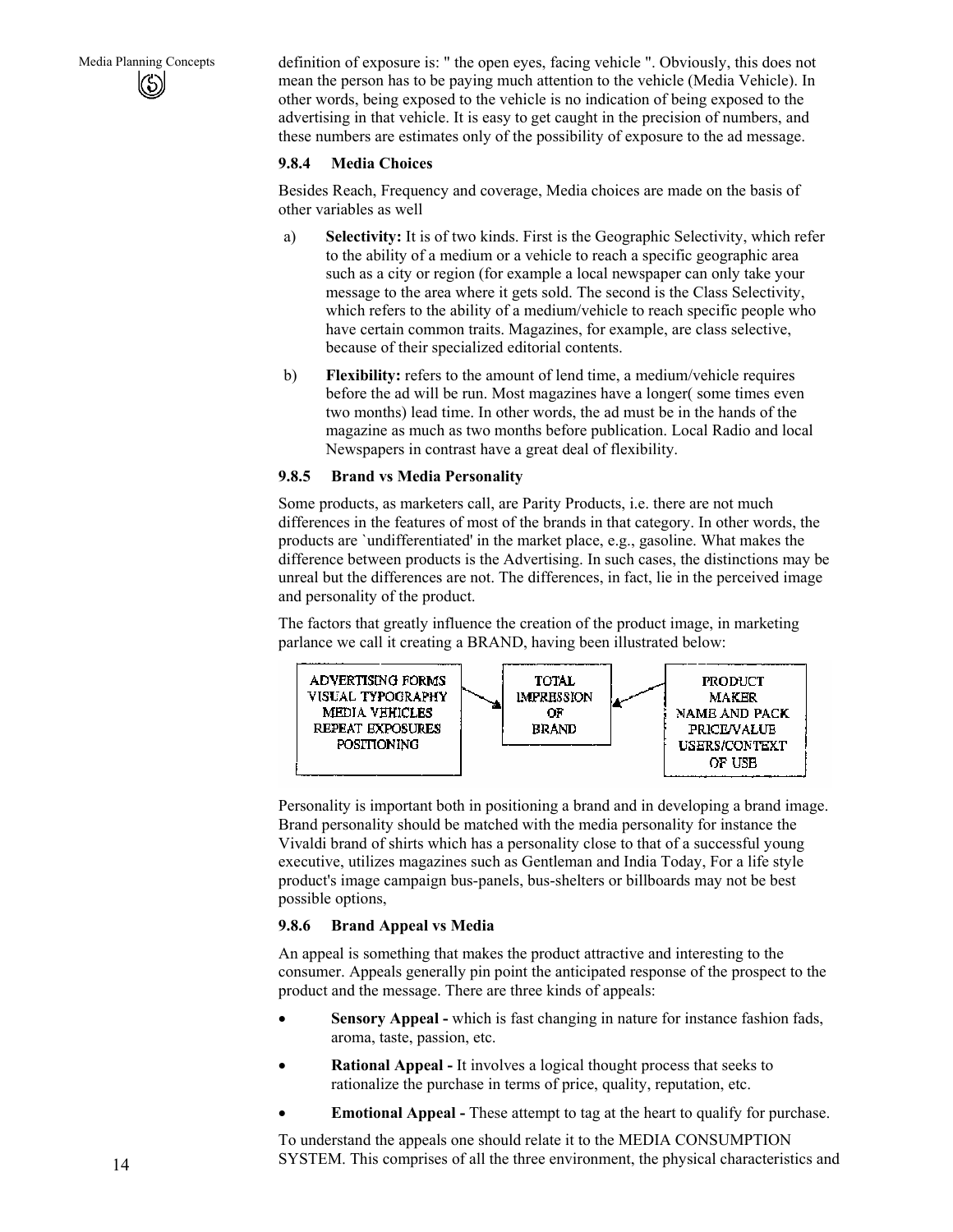the usage context. For instance to cash in on the sensory appeal for the cooking oil and Issues in Media Planning the ad is placed adjacent to the cooking page.

### **9.8.7 Positioning**

Refers to the way in which a product is perceived by the consumers in the market place. It is a deliberate attempt at creating a perceptions for the Brand in the prospects mind, so that it stands apart from the competing brands.It also helps in bringing the product closer to the consumers needs. While selecting media vehicles you must do a sort of matchmaking between the brand positioning and the positioning of the media vehicle. A publication, say "Maya" for a high fashion premium cosmetics may not be the best media choice.

#### **9.8.8 Consumer Buying System and Media**

Consumer buying behaviour and the Media are very much linked to each other. Media influences the consumer buying behaviour in the following ways:

- What is the minimum level of exposure required to generate a response?
- What is the maximum level of exposure required so that there is no overkill?
- How many people should get the minimum exposures in a given period?
- How is it distributed in a campaign period?

These questions help to evaluate the consumer buying system, and, therefore, should be kept in mind while evaluating media options.

## **9.9 SUMMARY**

Advertising and marketing will confront an increasingly, complex, specialized and fragmented media. The great technological advances now (Cable TV, Dish Antenna and Satellite Communication) coupled with changes in the family (from joint family set ups towards the nuclear family system) the economy and the society as a whole will usher in a era of media selectivity, on a scale, unprecedented and challenging.

In this complex scenario of a clutter of brands and media vehicles and options, media selection has became a complex task. The first step of the media selection exercise is to understand the characteristics of each medium. More deeper you go, the better it is and therefore the suggestion is that one must understand each medium in its all the three dimensions: medium as a medium, medium. as a vehicle and medium as the message.

# **9.10 SELF-ASSESSMENT QUESTIONS**

- 1) Assess the merits of print media and television for an hotelier of national repute.
- 2) Can outdoor be used in all categories of products? If not, which are those products?
- 3) Elaborate on Medium as a Medium, Medium as a vehicle and Medium as the Message, by taking the example of any consumer lifestyle product and the media options you will consider for advertising.
- 4) Observe the off-the-walls media in your office and write a note on their relative merits and demerits.